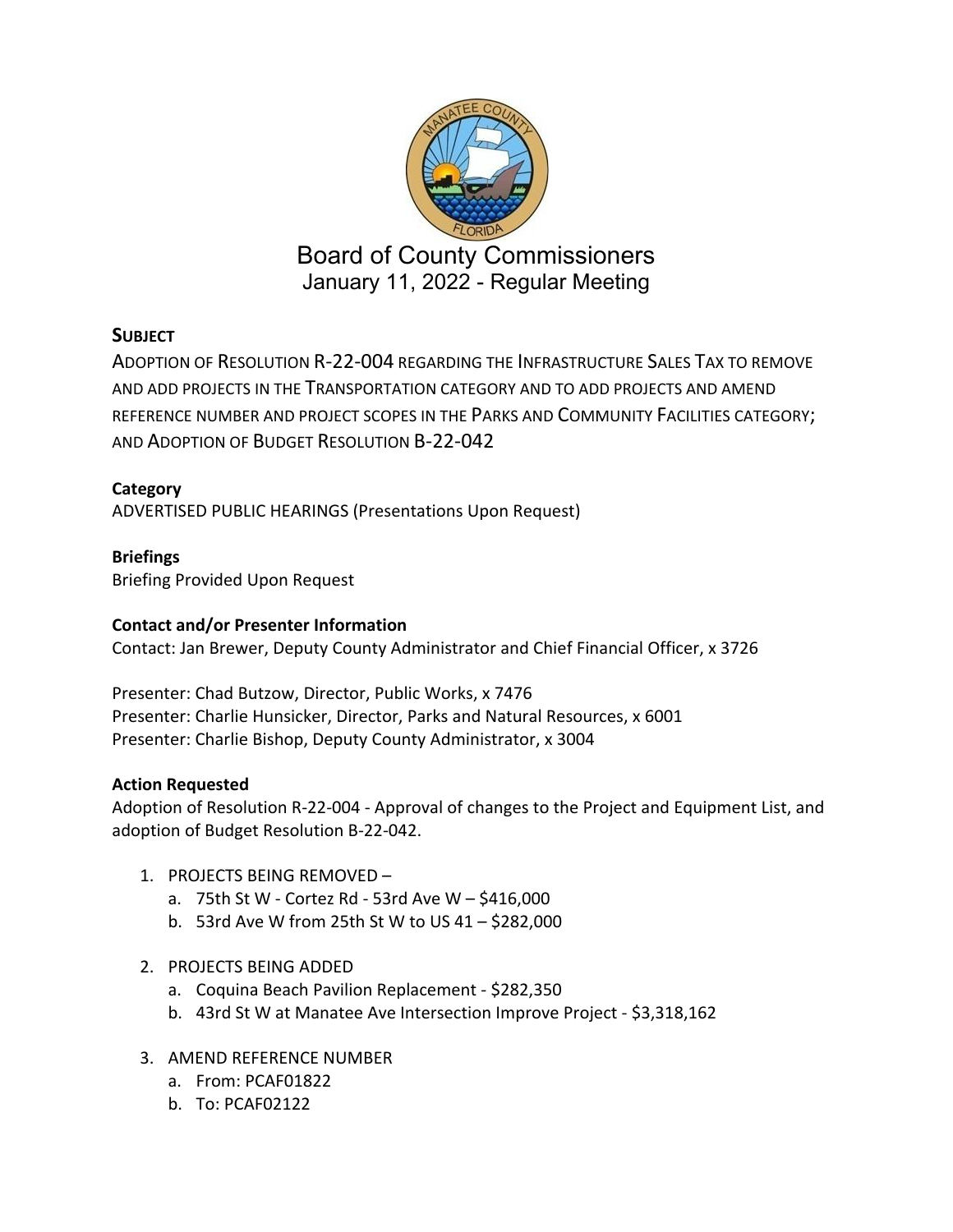- 4. SCOPE / RATIONALE CHANGE
	- a. Amend the scope of the East County Library
	- b. Amend the scope and rationale of the Coquina Beach Restroom Replacement
	- c. Amend the scope and rationale of the John H. Marble Park Gymnasium Removal/Replacement

## **Enabling/Regulating Authority**

Section 212.055(2) Florida Statutes

Ordinance 16-35 Infrastructure Sales Tax Referendum

Resolution R-18-130 - Amended and Restated R-16-128 Establishing Guidelines for Expenditures of Proceeds of an Infrastructure Sales Tax.

#### **Background Discussion**

Ordinance 16-35 provided for a referendum to be conducted allowing for the collection and distribution of an Infrastructure Sales Tax. The referendum was passed by voters on November 8, 2016, and beginning January 1, 2017, a Half-Cent Discretionary Local Government Infrastructure Sales Surtax is being collected in Manatee County.

Resolution R-18-130, adopted by the Board on August 7, 2018, and Exhibit B of the Resolution, Infrastructure Sales Tax Project and Equipment List, contained a detailed list of the projects to be funded by the Infrastructure Sales Tax and their estimated costs.

- 1. PROJECTS BEING REMOVED
	- a. 75th St W Cortez Rd 53rd Ave W \$416,000 project no longer needed
	- b. 53rd Ave W from 25th St W to US 41 \$282,000 project is being constructed within an existing project

2. PROJECTS BEING ADDED –

- a. Coquina Beach Pavilion Replacement \$282,350 replacement of existing pavilions due to structural integrity for public safety.
- b. 43rd St W at Manatee Ave Intersection Improve Project \$3,318,162 Intersection Improvement to accommodate increased traffic activity.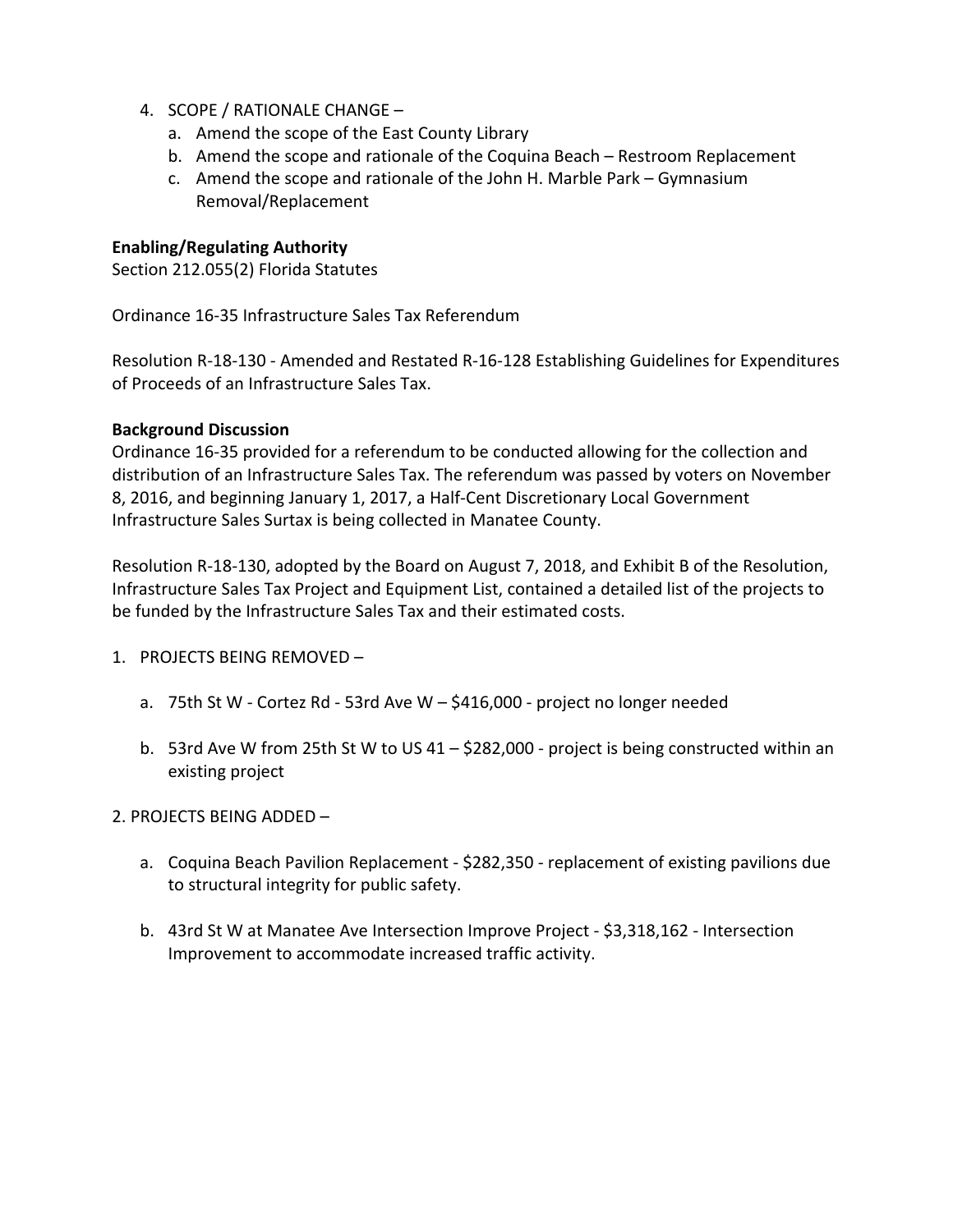## 3. AMEND REFERENCE NUMBER –

a. IST Reference number PCAF01822 was duplicated and assigned to the following projects: County Road 675 Soccer Field and Lincoln Park Improvements – Press Box. To rectify the duplication, PCAF02122 has been assigned to County Road 675 Soccer Field project.

## 4. SCOPE CHANGE –

a. Amend the scope of the East County Library

Original Scope: Phase I to construct a new approximately 24,000 square foot library facility location East of I-75 which will accommodate the tremendous growth in the East County. The new library possesses the potential to also house other County department operations. Specific library construction elements include ADA required restrooms and parking, study rooms, tutoring rooms, makerspace, meeting space, performative space, life learning space, inspirational space, and staff work area.

New Scope: Phase I to construct a new library facility location East of I-75 which will accommodate the tremendous growth in the East County. Specific library construction elements include ADA required restrooms and parking, study rooms, tutoring rooms, makerspace, meeting space, performative space, life learning space, inspirational space, and staff work area.

b. Amend the scope and rationale of the Coquina Beach – Restroom Replacement

Original Scope: Remove and replace existing restroom facility with six-stall and shower facility.

New Scope: Construction/Installation of a FEMA and ADA compliant restroom facility with an adjacent canopy over paver blocks, and including water, sewer, electrical utilities, ADA sidewalks, turtle friendly exterior lighting, a drinking/water bottle fill fountain, and all related amenities.

Original Rationale: Existing south-end restroom facility has reached end of life-cycle and need to be replaced with more suitable restroom facilities.

New Rationale: Must meet new hurricane code standards. This structure can be removed for storms.

c. Amend the scope and rationale of the John H. Marble Park – Gymnasium Removal/ Replacement

Original Scope: Design and construct a new Gymnasium and Recreation Center/Hurricane Shelter to replace the existing recreation building. Demolition of existing structures to accommodate the master plan. Install new fencing and new ADA